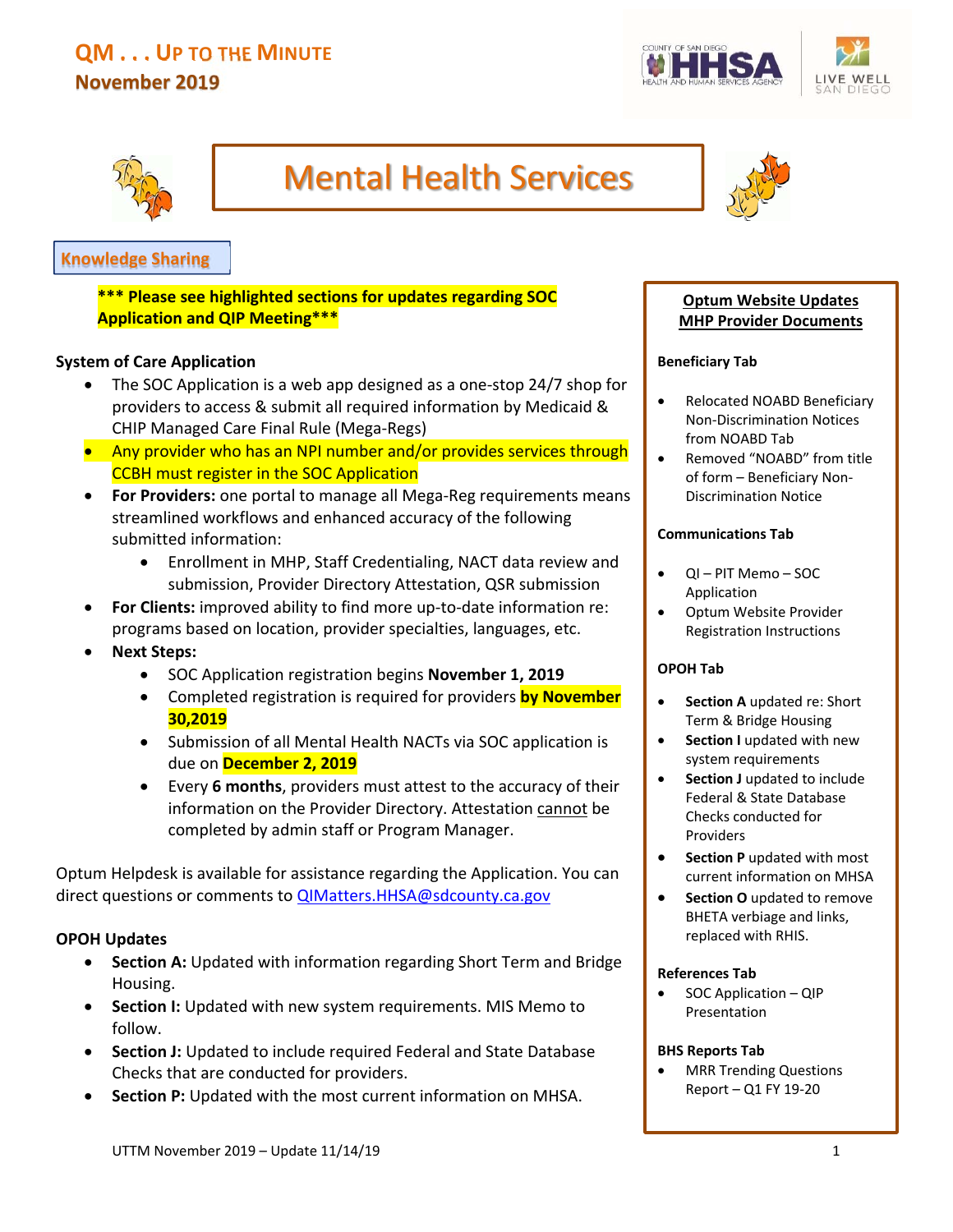# **QM . . . UP TO THE MINUTE**

## **November 2019**



**Section O:** Updated with removal of BHETA verbiage and links and replaced with RHIS.

#### **Reminder: Doctor's Home Page**

 Use of the DHP is required for all programs in the System of Care who are utilizing the clinical module of CCBH to enter vitals, medication conditions and medications.

#### **CANS Certification**

- RHIS has created a CANS Microlearning that provides an introduction to the CANS and steps needed to obtain the certification. Please visit the following:
	- o https://theacademy.sdus.edu/programs/rihs/cyf‐outcomes

#### **Documentation of Specialty Mental Health Services (SMHS) for Clients with co‐occurring SUD Diagnoses**

- When providing SMHS to clients with co-occurring SUD diagnoses, please remember that the focus of treatment must always be the included Title 9 mental health diagnosis.
- Interventions should document specific integrated treatment approaches that tie bac to the Title 9 mental health diagnosis
- Without this tie back to the Title 9 mental health diagnosis, a service could risk disallowance

#### **E‐Prescribe**

- Height and Weight Verification
- The system now prevents you from transmitting an electronic prescription when you have not recorded the height & weight of a patient 18 years of age or younger. Cerner recommends that all prescriptions include the consumer's height and weight and if present within the chart, these elements are included within the transmitted prescription regardless of the consumer's age.

#### **Crisis Residential Programs – Date of Discharge Reminder**

- Crisis Residential programs should not bill Medi‐Cal for a bed hold day. Bed hold days are reimbursable by the County, not Medi‐cal.
- The date of discharge is not reimbursable for Inpatient services, per Medi‐Cal regulations.
- If a bed is held and the client does not return, the date of discharge would be that last date that the client was at the program.

#### **"Provided At" Service Indicator**

- If a client's living situation is temporary (ie: ILH, temporary shelter) programs should use "Other Community/Field Based" or "Homeless Emergency Shelter" for the Provided At Service Indicator.
	- $\circ$  If "Home" is chosen and the client leaves that housing/shelter and/or becomes homeless prior to the service having been billed, the place of service reflected as "Home" on the claim and the service address would pull the PO Box which would cause the service to be denied as the system does not look at the address on date the service was provided, but rather the address at time of billing.

#### **Optum Website Update to Consumer & Families section**

 In an effort to ensure information and materials are easily accessible to our consumers, the Grievances and Appeals brochures and forms have been added to the Consumer & Families section of the Optum Website in all 6 threshold languages.